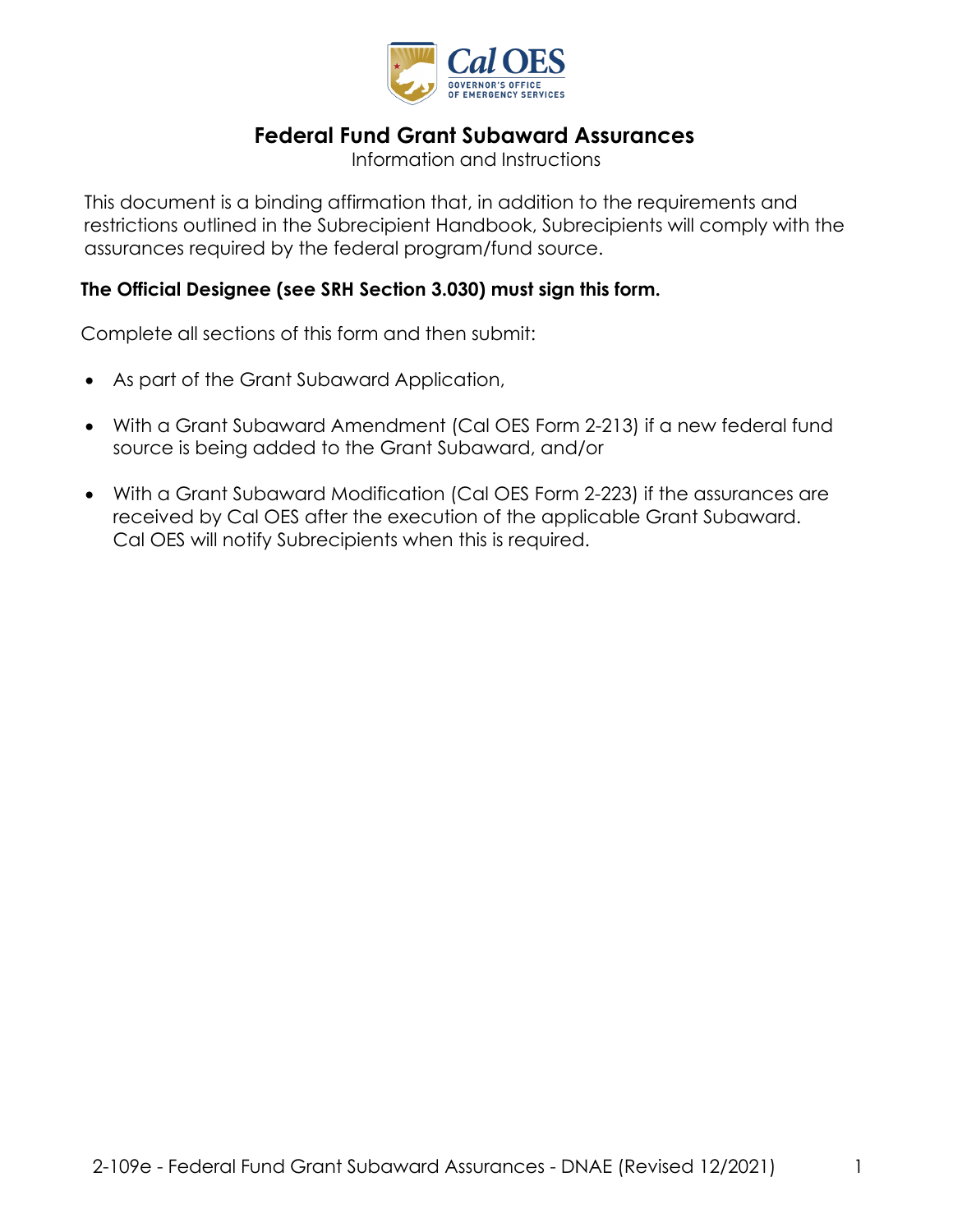

# **Federal Fund Grant Subaward Assurances Postconviction Testing of DNA Evidence Program**

Subrecipient:

|     | Cal OES Program Name | Grant<br>Subaward # | <b>Grant Subaward</b><br>Performance Period |
|-----|----------------------|---------------------|---------------------------------------------|
| . ا |                      |                     |                                             |
| ⌒   |                      |                     |                                             |
| 3.  |                      |                     |                                             |
| 4.  |                      |                     |                                             |
| 5.  |                      |                     |                                             |
| O.  |                      |                     |                                             |

Subrecipients agree to adhere to the following and ensure these assurances are passed down to Second-Tier Subrecipients.

### **1. Required Audits and Financial Statements (SRH Section 14.005)**

 Subrecipients expending \$750,000 or more in federal funds annually must comply with the single audit requirement established by the Federal Office of Management and Budget (OMB) Uniform Guidance 2 CFR Part 200, Subpart F and arrange for a single audit by an independent Certified Public Accountant (CPA) firm annually. Audits conducted under this section will be performed using the guidelines established by the American Institute of Certified Public Accountants (AICPA) for such audits.

☐ Subrecipient expends \$750,000 or more in federal funds annually.

☐ Subrecipient does not expend \$750,000 or more in federal funds annually.

### **2. Applicability of Part 200 Uniform Requirements**

The Uniform Administrative Requirements, Cost Principles, and Audit Requirements in 2 C.F.R. Part 200, as adopted and supplemented by the DOJ in 2 C.F.R. Part 2800 (together, the "Part 200 Uniform Requirements") apply to this Grant Subaward.

The Part 200 Uniform Requirements were first adopted by DOJ on December 26, 2014. If this FY 2021 award supplements funds previously awarded by OJP under the same award number (e.g., funds awarded during or before December 2014), the Part 200 Uniform Requirements apply with respect to all funds under that award number (regardless of the award date, and regardless of whether derived from the initial award or a supplemental award) that are obligated on or after the acceptance date of this FY 2021 award.

2-109e - Federal Fund Grant Subaward Assurances - DNAE (Revised 12/2021) 2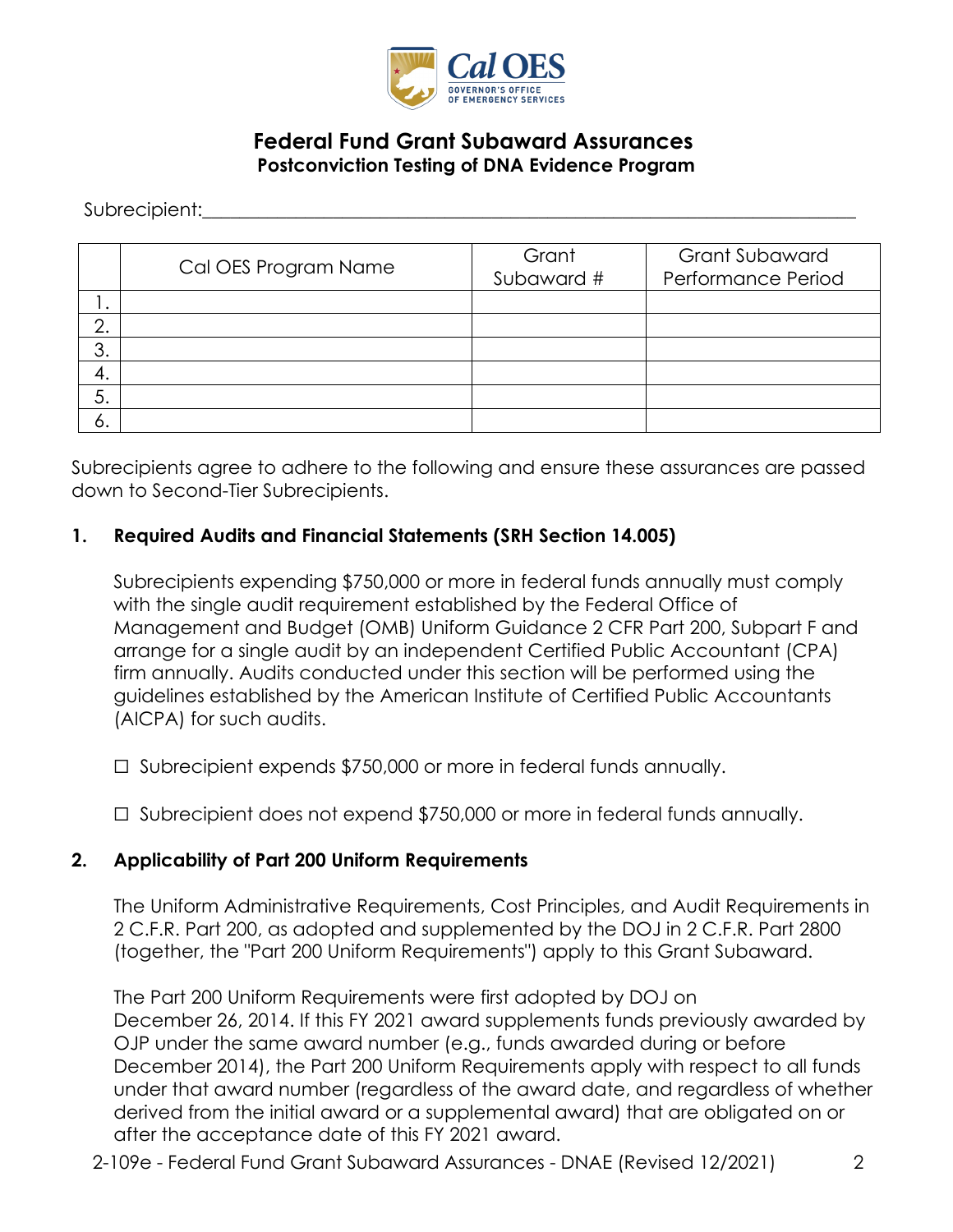For more information and resources on the Part 200 Uniform Requirements as they relate, see the OJP website at [https://ojp.gov/funding/Part200UniformRequirements.htm.](https://ojp.gov/funding/Part200UniformRequirements.htm)

# **3. Record Retention and Access**

 All grant records must be retained for seven years from the end of the Grant during the Subrecipient's seven year retention period, the Subrecipient shall retain Subaward performance period. If the Subrecipient's source documentation records are retained in a database system, it must cover the entire performance period and be retrievable. If an audit, investigation, review, litigation, or any other action occurs the records until the resolution of such process, or until the end of the seven year period, whichever is longer.

## **4. Requirement to Report Actual or Imminent Breach of Personally Identifiable Information**

Subrecipients (and any Second-Tier Subrecipients) must have written procedures in place to respond in the event of an actual or imminent "breach" (OMB M-17-12) if they:

- Create, collect, use, process, store, maintain, disseminate, disclose, or dispose of "Personally Identifiable Information (PII)" (2 CFR 200.1) within the scope of an OJP grant-funded program or activity, or
- Use or operate a "Federal information system" (OMB Circular A-130).

Subrecipients (and any Second-Tier Subrecipients) must have breach procedures that must include a requirement to report actual or imminent breach of PII to Cal OES no later than 24 hours after an occurrence of an actual breach, or the detection of an imminent breach.

### **5. Compliance with DOJ Regulations Pertaining to Civil Rights and Nondiscrimination - 28 C.F.R. Part 38**

Subrecipients (and any Second-Tier Subrecipients) must comply with all applicable requirements of 28 C.F.R. Part 38 (as may be applicable from time to time), specifically including any applicable requirements regarding written notice to program beneficiaries and prospective program beneficiaries.

Currently, among other things, 28 C.F.R. Part 38 includes rules that prohibit specific forms of discrimination on the basis of religion, a religious belief, a refusal to hold a religious belief, or refusal to attend or participate in a religious practice. Part 38, currently, also sets out rules and requirements that pertain to Subrecipient organizations (and any Second-Tier Subrecipient organizations) that engage in or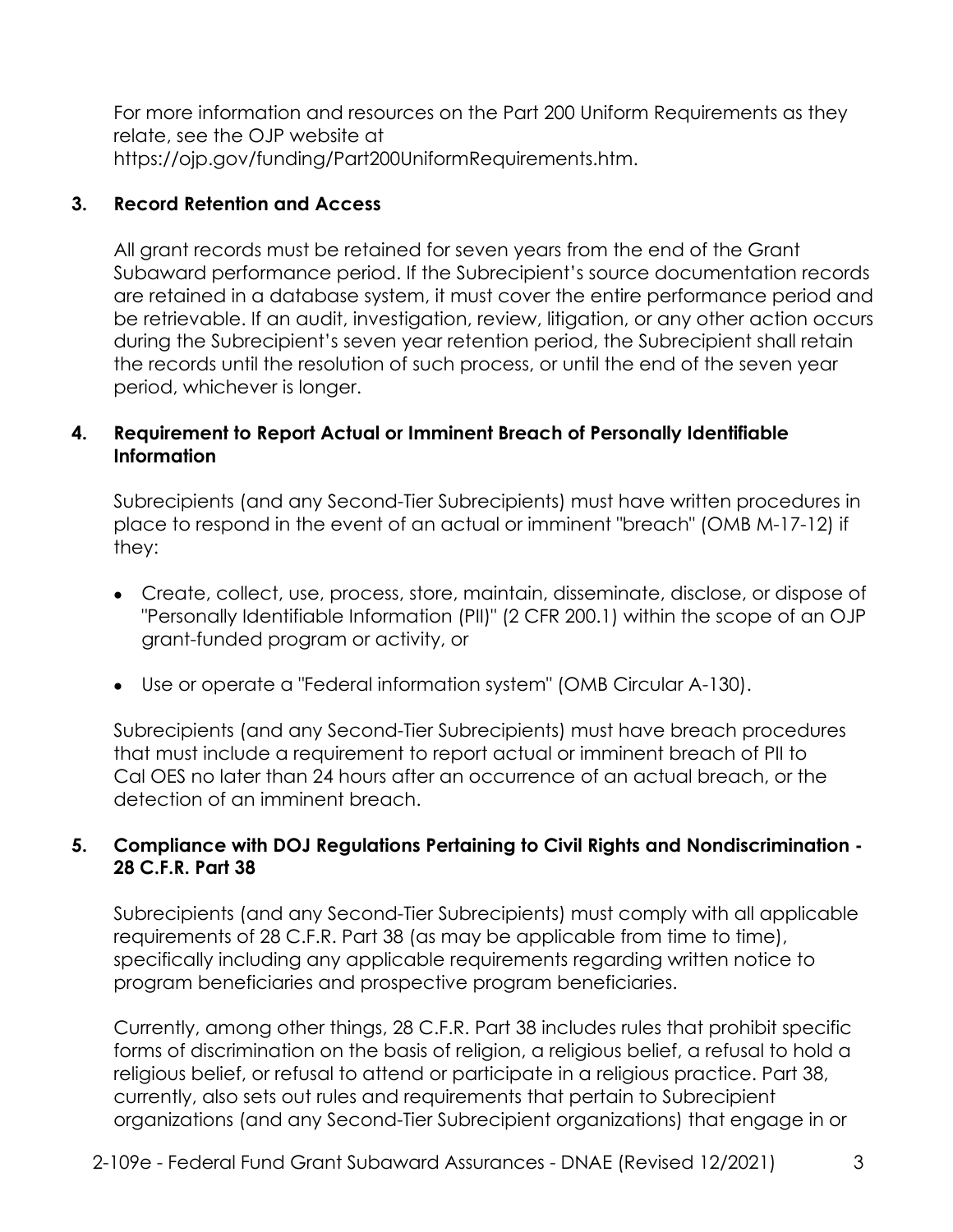conduct explicitly religious activities, as well as rules and requirements that pertain to Subrecipients (and any Second-Tier Subrecipients) that are faith-based or religious organizations.

The text of 28 C.F.R. Part 38 is available via the Electronic Code of Federal Regulations (currently accessible at<https://www.ecfr.gov/cgi>bin/ECFR?page=browse), by browsing to Title 28-Judicial Administration, Chapter 1, Part 38, under e-CFR "current" data.

# **6. Compliance with DOJ Regulations Pertaining to Civil Rights and Nondiscrimination - 28 C.F.R. Part 42**

Subrecipients (and any Second-Tier Subrecipients) must comply with all applicable requirements of 28 C.F.R. Part 42, specifically including any applicable requirements in Subpart E of 28 C.F.R. Part 42 that relate to an equal employment opportunity program.

### **7. Compliance with DOJ Regulations Pertaining to Civil Rights and Nondiscrimination - 28 C.F.R. Part 54**

Subrecipients (and any Second-Tier Subrecipients) must comply with all applicable requirements of 28 C.F.R. Part 54, that relate to nondiscrimination on the basis of sex in certain "educational programs."

### **8. Compliance with 41 U.S.C. 4712 (including prohibitions on reprisal; notice to employees)**

Subrecipients (and any Second-Tier Subrecipients) must comply with, and are subject to, all applicable provisions of 41 U.S.C. 4712, including all applicable provisions that prohibit, under specified circumstances, discrimination against an employee as reprisal for the employee's disclosure of information related to gross mismanagement of a federal grant, a gross waste of federal funds, an abuse of authority relating to a federal grant, a substantial and specific danger to public health or safety, or a violation of law, rule, or regulation related to a federal grant.

 Subrecipients (and any Second-Tier Subrecipients) also must inform their employees, in writing (and in the predominant native language of the workforce), of employee rights and remedies under 41 U.S.C. 4712.

### **9. Compliance with Applicable Rules Regarding Approval, Planning, and Reporting of Conferences, Meetings, Trainings, and Other Events**

 laws, regulations, policies, and official DOJ guidance (including specific cost limits, Subrecipients (and any Second-Tier Subrecipients) must comply with all applicable prior approval and reporting requirements, where applicable) governing the use of federal funds for expenses related to conferences (as that term is defined by DOJ),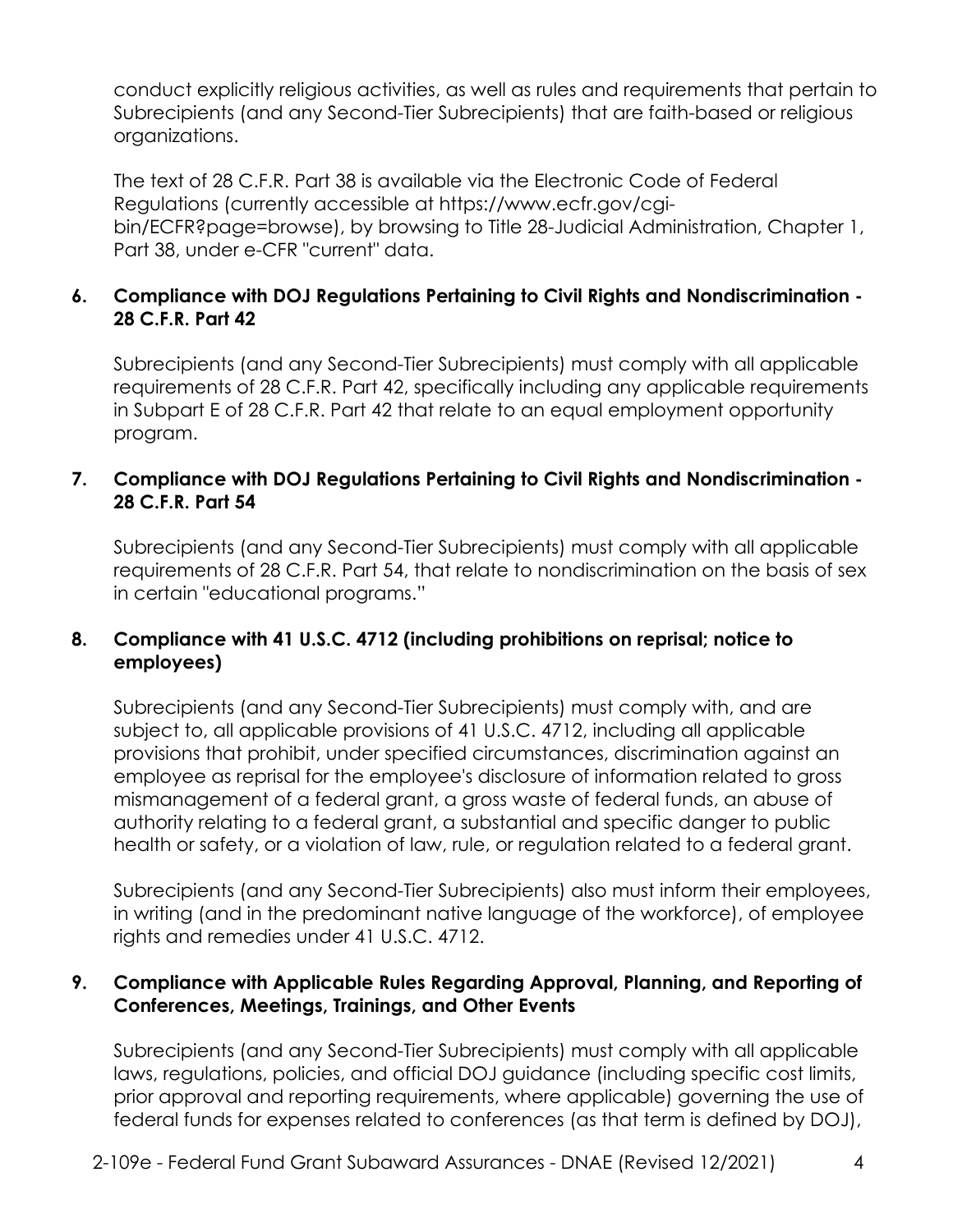including the provision of food and/or beverages at such conferences, and costs of attendance at such conferences.

 to this Grant Subaward appears in the DOJ Grants Financial Guide (currently, as Information on the pertinent DOJ definition of conferences and the rules applicable section 3.10 of "Postaward Requirements" in the "DOJ Grants Financial Guide").

## **10. Requirement for Data on Performance and Effectiveness under the Grant Subaward**

Subrecipients (and any Second-Tier Subrecipients) must collect and maintain data that measure the performance and effectiveness of work under this Grant Subaward. Subrecipients (and any Second-Tier Subrecipients) must provide data (within the required timeframes) to OJP via the Performance Measurement Tool (PMT).

### **11. Determination of Suitability to Interact with Participating Minors**

 This condition applies to the Grant Subaward (if it is indicated) when some or all of the activities to be carried out under the Grant Subaward (whether by Subrecipients, or Second-Tier Subrecipients) is to benefit a set of individuals under 18 years of age.

Subrecipients (and any Second-Tier Subrecipients) must make determinations of suitability before certain individuals may interact with participating minors. This requirement applies regardless of an individual's employment status.

The details of this requirement are posted on the OJP web site at <https://ojp.gov/funding/Explore/Interact-Minors.htm>.

### **12. Compliance with DOJ Grants Financial Guide**

Subrecipients (and any Second Tier Subrecipients) must comply with all applicable sections of the DOJ Financial Guide. References to the DOJ Grants Financial Guide are to the DOJ Grants Financial Guide as posted on the OJP website (currently, the "DOJ Grants Financial Guide" available at

<https://ojp.gov/financialguide/DOJ/index.htm>), including any updated version that may be posted during the period of performance. Subrecipients agree to comply with the DOJ Grants Financial Guide.

### **13. Encouragement of Policies to Ban Text Messaging while Driving**

 of performing work funded by this Grant Subaward, and to establish workplace Pursuant to Executive Order 13513, "Federal Leadership on Reducing Text Messaging While Driving," 74 Fed. Reg. 51225 (October 1, 2009), the DOJ encourages Subrecipients (and any Second-Tier Subrecipients) to adopt and enforce policies banning employees from text messaging while driving any vehicle during the course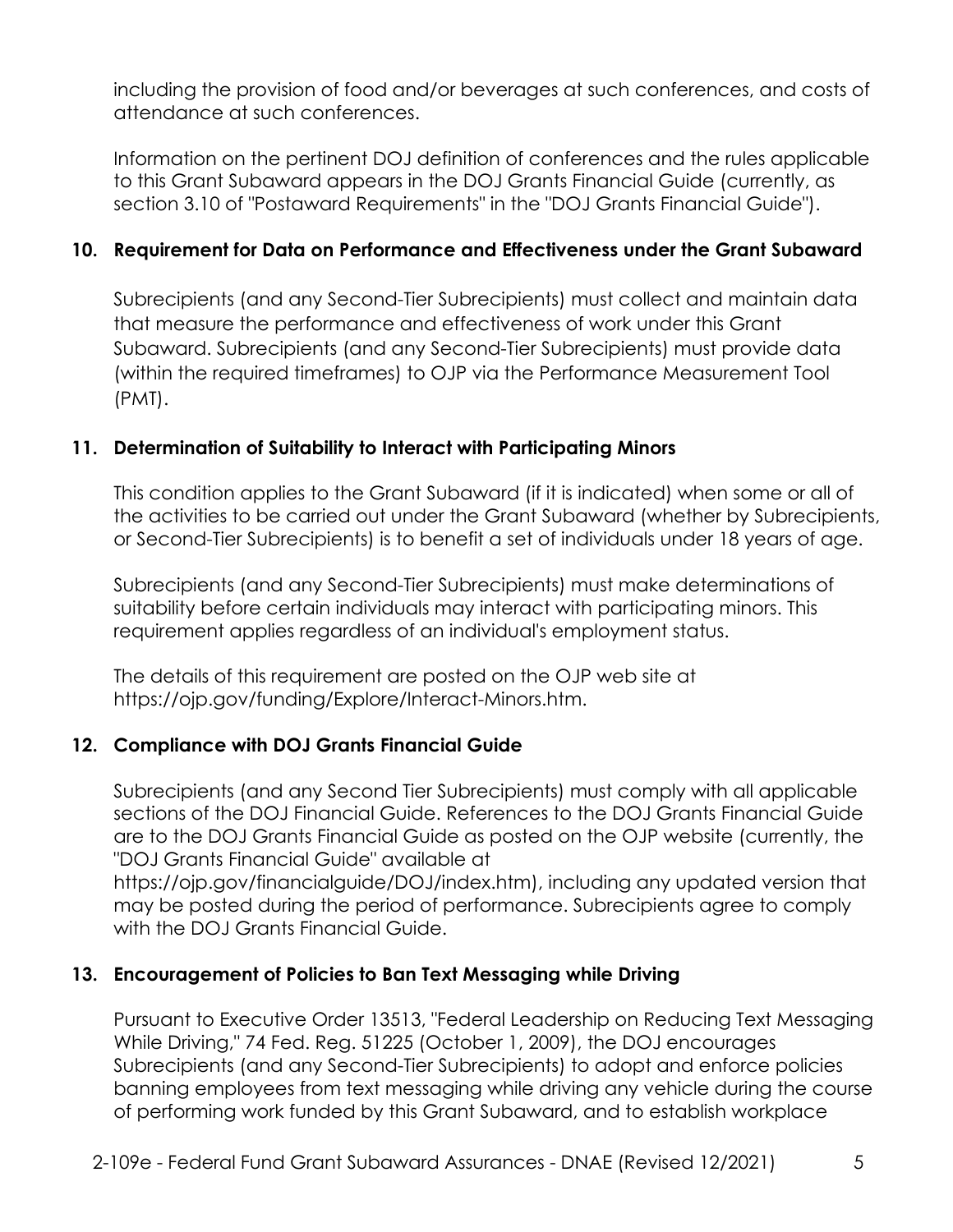safety policies and conduct education, awareness, and other outreach to decrease crashes caused by distracted drivers.

### **14. Compliance with General Appropriations-law Restrictions on the use of Federal Funds**

Subrecipients (and any Second-Tier Subrecipients) must comply with all applicable restrictions on the use of federal funds set out in federal appropriations statutes. Pertinent restrictions, including from various "general provisions" in the Consolidated Appropriations Act, 2021, are set out at <https://ojp.gov/funding/Explore/FY21AppropriationsRestrictions.htm>.

Should a question arise as to whether a particular use of federal funds by Subrecipients (and any Second-Tier Subrecipients) would or might fall within the scope of an appropriations or law restriction, Subrecipients are to contact Cal OES for guidance, and may not proceed without the express prior written approval of Cal OES.

#### **15. Potential Imposition of Additional Requirements**

Subrecipients (and any Second-Tier Subrecipients) agree to comply with any additional requirements that may be imposed by the DOJ awarding agency (OJP or OVW, as appropriate) during the period of performance for this Grant Subaward, if Subrecipients are designated as "high-risk" for purposes of the DOJ high-risk grantee list.

### **16. Employment Eligibility Verification for Hiring under the Grant Subaward**

- a. Subrecipients (and any Second-Tier Subrecipients) must:
	- 1) Ensure that, as part of the hiring process for any position within the United States that is or will be funded (in whole or in part) with Grant Subaward funds, Subrecipients (and any Second-Tier Subrecipients) properly verify the employment eligibility of the individual who is being hired, consistent with the provisions of 8 U.S.C. 1324a(a)(1).
	- 2) Notify all persons associated with Subrecipients (or any Second-Tier Subrecipients) who are or will be involved in activities under this Grant Subaward of both:
		- a) This Grant Subaward requirement for verification of employment eligibility, and
		- b) The associated provisions in 8 U.S.C. 1324a(a)(1) that, generally speaking, make it unlawful, in the United States, to hire (or recruit for employment) certain aliens.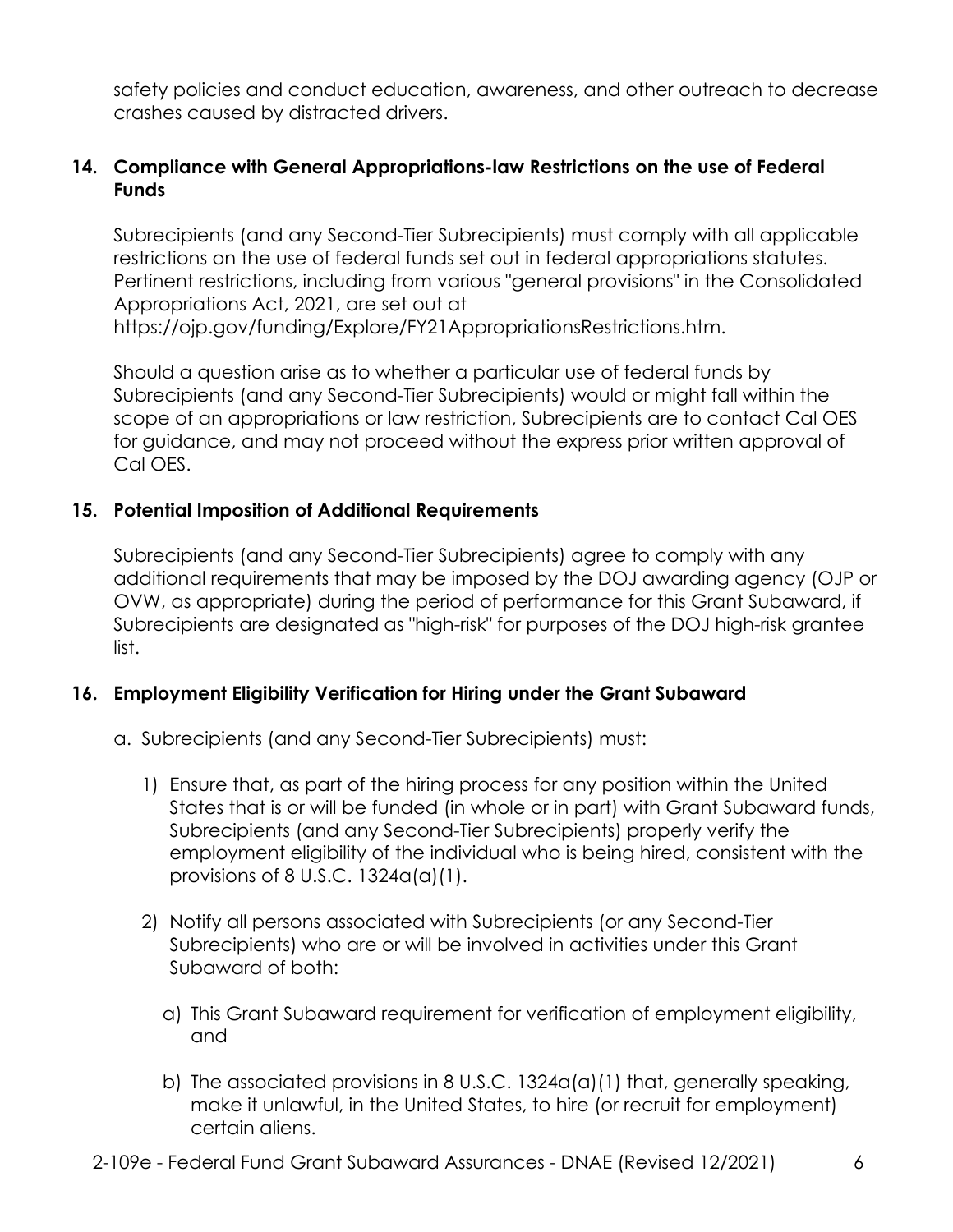- 3) Provide training (to the extent necessary) to those persons required by this condition to be notified of the Grant Subaward requirement for employment eligibility verification and of the associated provisions of 8 U.S.C. 1324a(a)(1).
- 4) As part of the recordkeeping for the Grant Subaward (including pursuant to the Part 200 Uniform Requirements), maintain records of all employment eligibility verifications pertinent to compliance with this Grant Subaward condition in accordance with Form I-9 record retention requirements, as well as records of all pertinent notifications and trainings.

#### b. Monitoring

Subrecipients' monitoring responsibilities include monitoring Second-Tier Subrecipients' compliance with this condition.

#### c. Allowable costs

To the extent that such costs are not reimbursed under any other federal program, Grant Subaward funds may be obligated for the reasonable, necessary, and allocable costs (if any) of actions designed to ensure compliance with this condition.

#### d. Rules of construction

1) Staff involved in the hiring process

For purposes of this condition, persons "who are or will be involved in activities under this Grant Subaward" specifically includes (without limitation) any and all Subrecipient officials or other staff who are or will be involved in the hiring process with respect to a position that is or will be funded (in whole or in part) with Grant Subaward funds.

2) Employment eligibility confirmation with E-Verify

For purposes of satisfying the requirement of this condition regarding verification of employment eligibility, Subrecipients (and any Second-Tier Subrecipients) may choose to participate in, and use, E-Verify (www.e[verify.gov\)](https://verify.gov), provided an appropriate person authorized to act on behalf of the Subrecipient (and any Second-Tier Subrecipient) uses E-Verify (and follows the proper E-Verify procedures, including in the event of a "Tentative Nonconfirmation" or a "Final Nonconfirmation") to confirm employment eligibility for each hiring for a position in the United States that is or will be funded (in whole or in part) with Grant Subaward funds.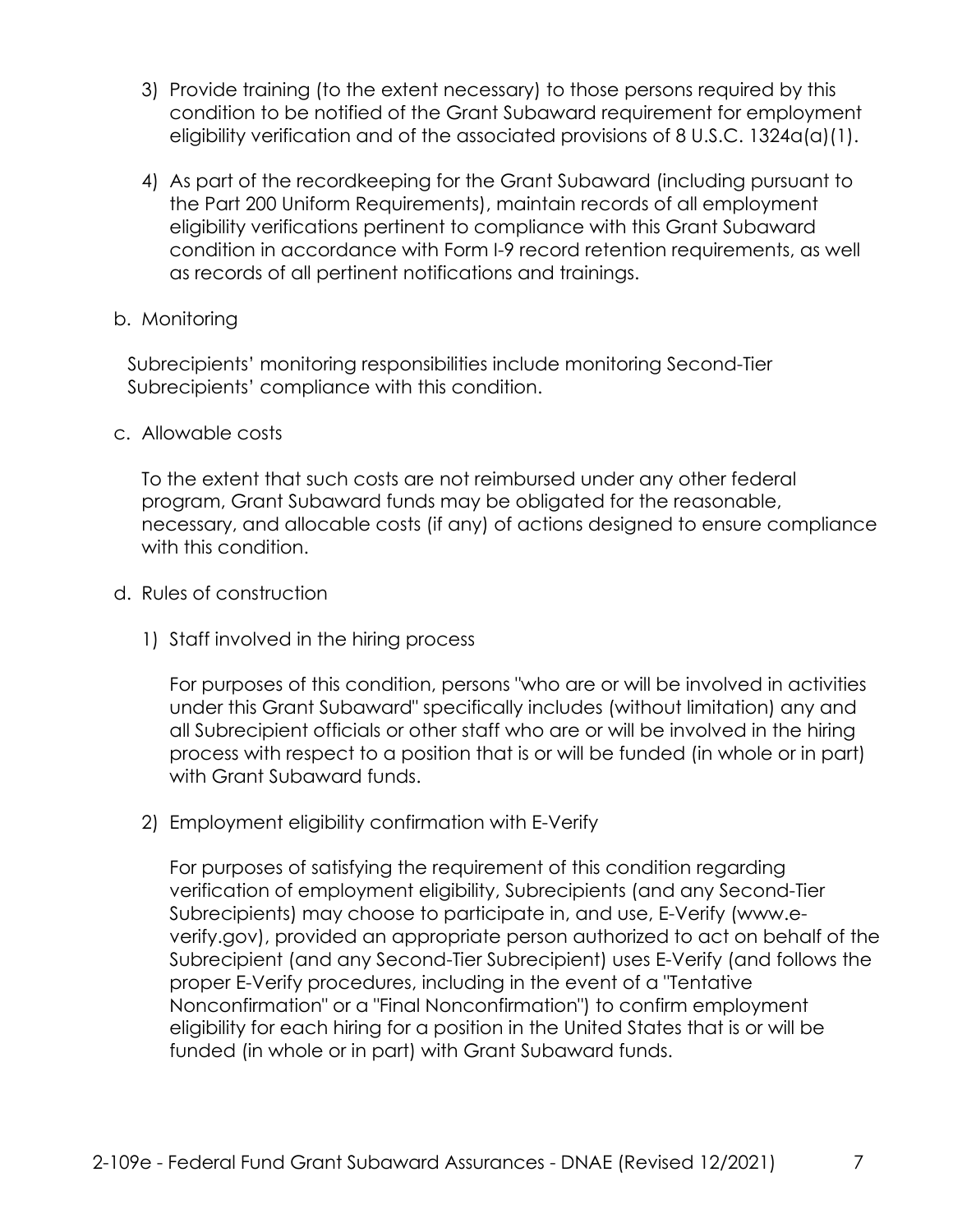- 3) "United States" specifically includes the District of Columbia, Puerto Rico, Guam, the Virgin Islands of the United States, and the Commonwealth of the Northern Mariana Islands.
- Subrecipients (and any Second-Tier Subrecipients), or any person or other 4) Nothing in this condition shall be understood to authorize or require entity, to violate any federal law, including any applicable civil rights or nondiscrimination law.
- 5) Nothing in this condition, including in paragraph 4.B., shall be understood to relieve Subrecipients (and any Second-Tier Subrecipients) or any person or other entity, of any obligation otherwise imposed by law, including 8 U.S.C. 1324a(a)(1).

 Verify visit the E-Verify website (<https://www.e-verify.gov>/). Questions about E-Verify should be directed to DHS. For more information about E-

## **17. Restrictions and Certifications Regarding Non-disclosure Agreements and Related Matters**

 Subrecipients (and any Second-Tier Subrecipients) under this Grant Subaward, or purports to prohibit or restrict, the reporting (in accordance with law) of waste, fraud, entity that receives a procurement contract or subcontract with any funds under this Grant Subaward, may require any employee or contractor to sign an internal confidentiality agreement or statement that prohibits or otherwise restricts, or or abuse to an investigative or law enforcement representative of a federal department or agency authorized to receive such information.

The foregoing is not intended, and shall not be understood by the agency making this Grant Subaward, to contravene requirements applicable to Standard Form 312 (which relates to classified information), Form 4414 (which relates to sensitive compartmented information), or any other form issued by a federal department or agency governing the nondisclosure of classified information.

- a. In accepting this Grant Subaward, Subrecipients (and any Second-Tier Subrecipients):
	- 1) Represent that they neither require, nor have required, internal confidentiality above; and agreements or statements from employees or contractors that currently prohibit or otherwise currently restrict (or purport to prohibit or restrict) employees or contractors from reporting waste, fraud, or abuse as described
	- 2) Certify that, if they learn, or are notified, that they have, or have been, requiring their employees or contractors to execute agreements or statements that prohibit or otherwise restrict (or purport to prohibit or restrict), reporting of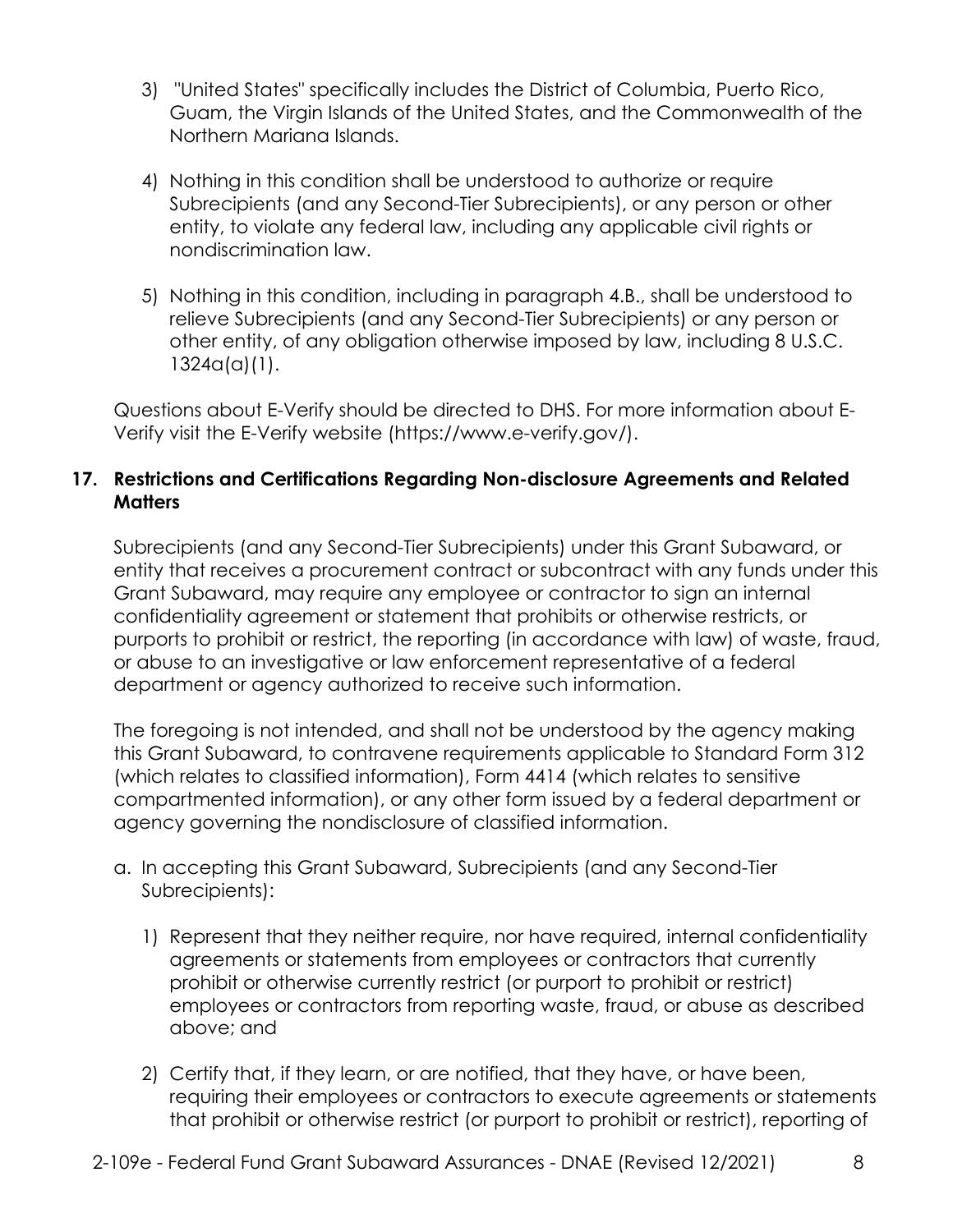waste, fraud, or abuse as described above, they will immediately stop any further obligations of Grant Subaward funds, will provide prompt written notification to Cal OES, and will resume (or permit resumption of) such obligations only if expressly authorized to do so by Cal OES.

- b. If Subrecipients are authorized under this award to make Second-Tier Subawards, procurement contracts, or both:
	- 1) Subrecipients represent that:
		- a) No other entity (whether through a Second-Tier Subaward ("subgrant"), procurement contract, or subcontract under a procurement contract) that they pass funds to either requires or has required internal confidentiality agreements or statements from employees or contractors that currently prohibit or otherwise currently restrict (or purport to prohibit or restrict) employees or contractors from reporting waste, fraud, or abuse as described above; and
		- b) Appropriate inquiry has been made, or otherwise Subrecipients have an adequate factual basis, to support this representation; and
	- subcontractor entity that receives funds under this Grant Subaward is, or has stop any further obligations of Grant Subaward funds to or by that entity, will 2) If learned or notified that any Second-Tier Subrecipient, contractor, or been, requiring its employees or contractors to execute agreements or statements that prohibit or otherwise restrict (or purport to prohibit or restrict), reporting of waste, fraud, or abuse as described above, they will immediately provide prompt written notification to Cal OES, and will resume (or permit resumption of) such obligations only if expressly authorized to do so by Cal OES.

# **18. Reclassification of Various Statutory Provisions to a New Title 34 of the United States Code**

 in Title 42 of the U.S. Code. On September 1, 2017, various statutory provisions previously codified elsewhere in the U.S. Code were editorially reclassified (that is, moved and renumbered) to a new Title 34, entitled "Crime Control and Law Enforcement." The reclassification encompassed a number of statutory provisions pertinent to OJP awards (that is, OJP grants and cooperative agreements), including many provisions previously codified

Effective as of September 1, 2017, any reference in this award document to a statutory provision that has been reclassified to the new Title 34 of the U.S. Code is to be read as a reference to that statutory provision as reclassified to Title 34. This rule of construction specifically includes references set out in award conditions, references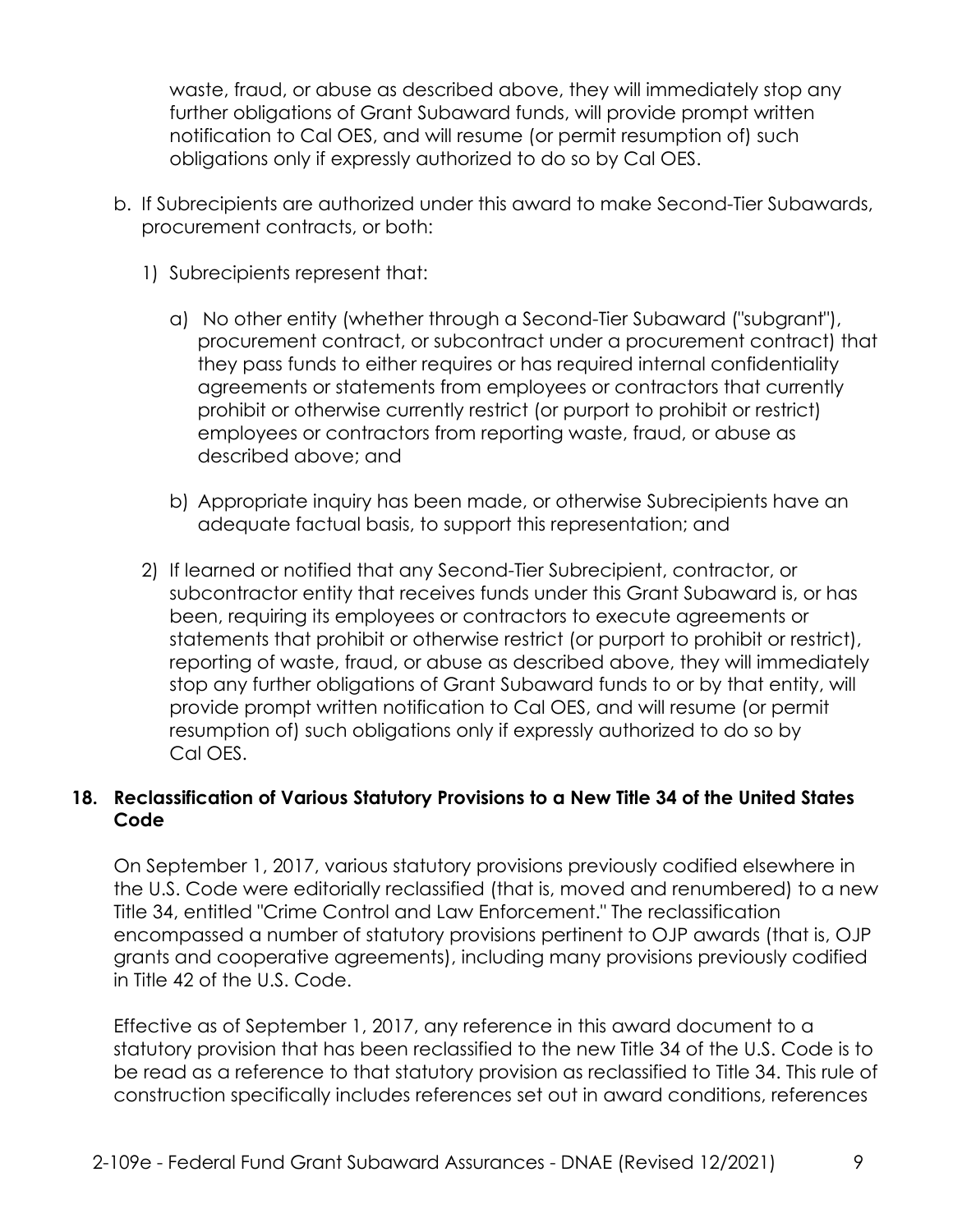set out in material incorporated by reference through award conditions, and references set out in other award requirements.

## **19. OJP Training Guiding Principles**

Subrecipients (and any Second-Tier Subrecipients) agree that they will adhere to the OJP Training Guiding Principle for Grantee and Subgrantees (available at [https://ojp.gov/funding/Implement/TrainingPrinciplesForGrantees-Subgrantees.htm\)](https://ojp.gov/funding/Implement/TrainingPrinciplesForGrantees-Subgrantees.htm) for all training or training materials developed or delivered with these funds.

### **20. Federal Authorization**

Subrecipients (and any Second-Tier Subrecipients) must comply with all applicable requirements for authorization of any Grant Subaward. This condition applies to agreements that -- for purposes of federal grants administrative requirements -- OJP considers a "Grant Subaward" (and therefore does not consider a procurement "contract").

The details of the requirement for authorization of any Grant Subaward are posted on the OJP web site at <https://ojp.gov/funding/Explore/SubawardAuthorization.htm>.

## **21. Requirements Related to System for Award Management and Universal Identifier Requirements**

Subrecipients (and any Second-Tier Subrecipients) must comply with applicable requirements regarding the System for Award Management (SAM), currently accessible at [https://www.sam.gov/](https://www.sam.gov). This includes applicable requirements regarding registration with SAM, as well as maintaining the currency of information in SAM.

 and provide (to Subrecipients) the unique entity identifier required for SAM Subrecipients also must comply with applicable restrictions for Second-Tier Subawards, including restrictions on Grant Subawards to entities that do not acquire registration.

The details of the Subrecipients' obligations related to SAM and to unique entity identifiers are posted on the OJP web site at [https://ojp.gov/funding/Explore/SAM.htm.](https://ojp.gov/funding/Explore/SAM.htm)

This condition does not apply to a Grant Subaward to an individual who received the Grant Subaward as a natural person (i.e., unrelated to any business or non-profit organization that he or she may own or operate in his or her name).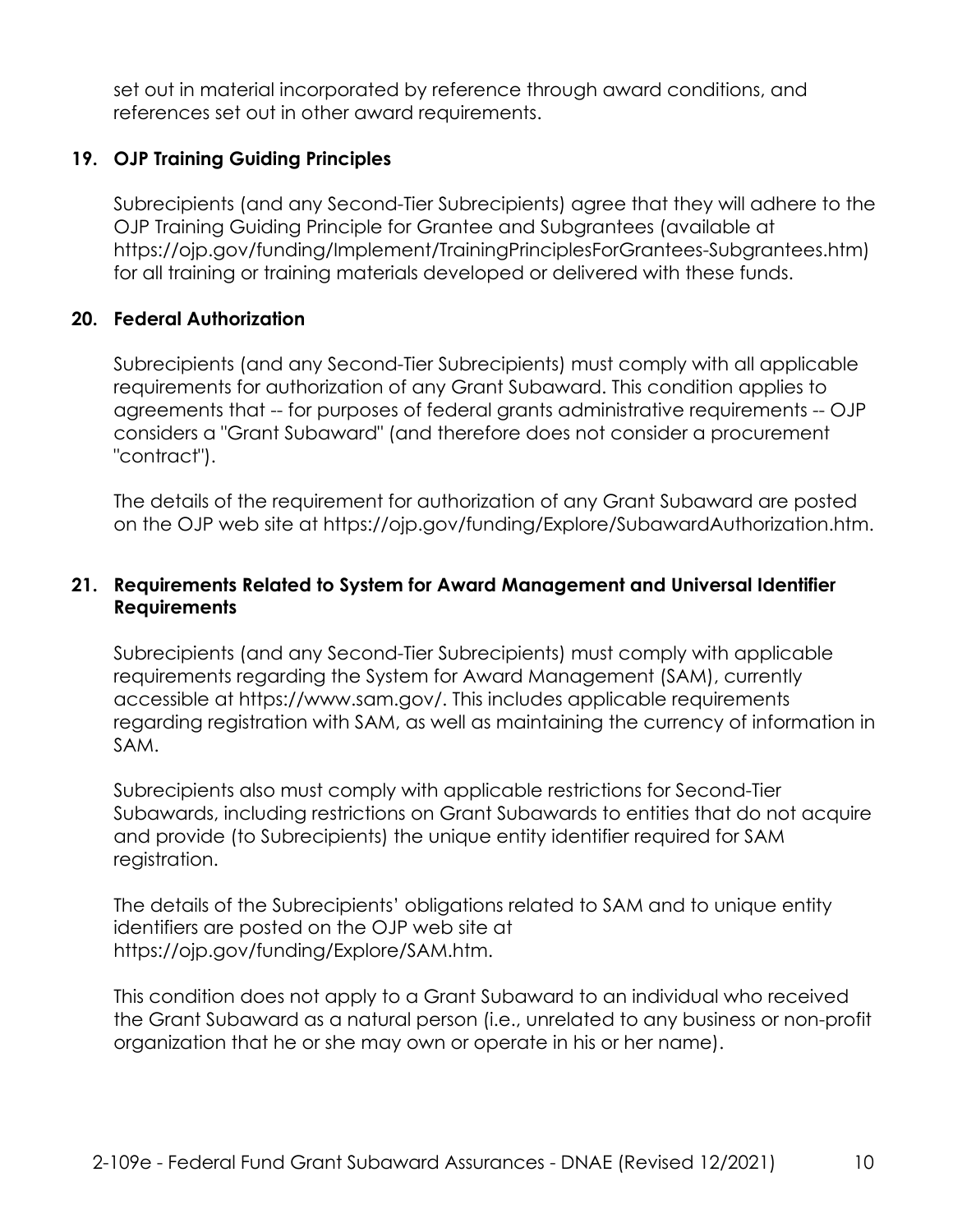# **22. Restrictions on "lobbying"**

In general, as a matter of federal law, federal funds awarded by OJP may not be used by Subrecipients (and any Second-Tier Subrecipients), either directly or indirectly, to support or oppose the enactment, repeal, modification, or adoption of any law, regulation, or policy, at any level of government. See 18 U.S.C. 1913. (There may be exceptions if an applicable federal statute specifically authorizes certain activities that otherwise would be barred by law.)

Another federal law generally prohibits federal funds awarded by OJP from being used by Subrecipients (and any Second-Tier Subrecipients), to pay any person to influence (or attempt to influence) a federal agency, a Member of Congress, or Congress (or an official or employee of any of them) with respect to the awarding of a federal grant or cooperative agreement, subgrant, contract, subcontract, or loan, or with respect to actions such as renewing, extending, or modifying any such award. See 31 U.S.C. 1352. Certain exceptions to this law apply, including an exception that applies to Indian tribes and tribal organizations.

#### **23. Specific Post-award Approval Required to Use a Noncompetitive Approach in any Procurement Contract that would Exceed \$250,000**

 Acquisition Threshold (currently, \$250,000). This condition applies to agreements that Subrecipients (and any Second-Tier Subrecipients) must comply with all applicable requirements to obtain specific advance approval to use a noncompetitive approach in any procurement contract that would exceed the Simplified -- for purposes of federal grants administrative requirements -- OJP considers a procurement "contract" (and therefore does not consider a subaward).

 web site at<https://ojp.gov/funding/Explore/NoncompetitiveProcurement.htm>. The details of the requirement for advance approval to use a noncompetitive approach in a procurement contract under an OJP award are posted on the OJP

### **(including reporting requirements and OJP Authority to Terminate Grant Subaward) 24. Requirements Pertaining to Prohibited Conduct Related to Trafficking in Persons**

Subrecipients (and any Second-Tier Subrecipients) must comply with all applicable requirements (including requirements to report allegations) pertaining to prohibited conduct related to the trafficking of persons, whether on the part of Subrecipients (and any Second-Tier Subrecipients), or individuals defined (for purposes of this condition) as "employees" of Subrecipients (and any Second-Tier Subrecipients).

The details of the Subrecipients' obligations related to prohibited conduct related to trafficking in persons are posted on the OJP web site at <https://ojp.gov/funding/Explore/ProhibitedConduct-Trafficking.htm>.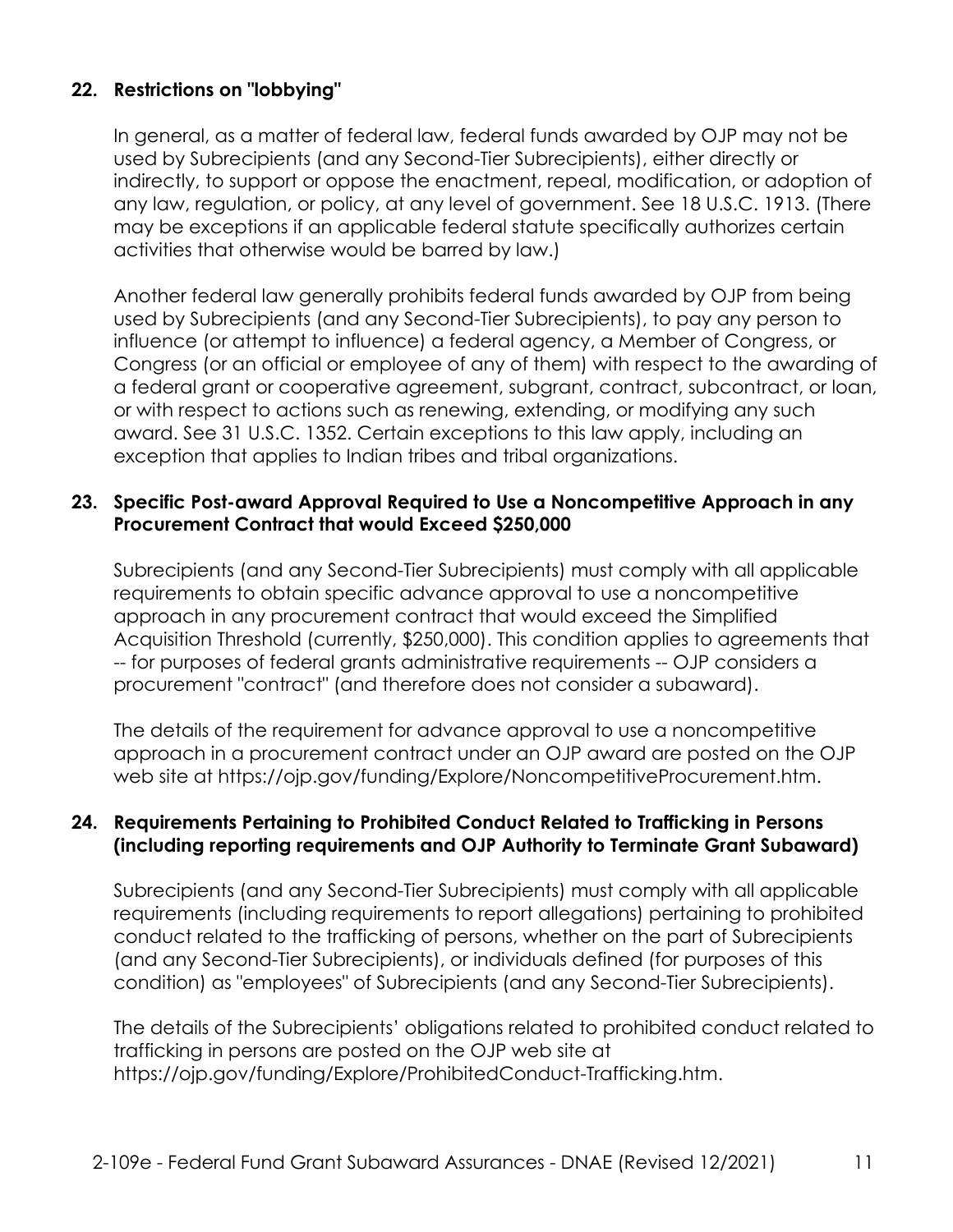## **25. Reporting Potential Fraud, Waste, and Abuse, and Similar Misconduct**

Subrecipients (and any Second-Tier Subrecipients) must promptly refer to Cal OES any credible evidence that a principal, employee, agent, Subrecipient, contractor, subcontractor, or other person has, in connection with funds under this Grant Subaward-- (1) submitted a claim that violates the False Claims Act; or (2) committed a criminal or civil violation of laws pertaining to fraud, conflict of interest, bribery, gratuity, or similar misconduct.

 Grant Subaward should must also be reported to Cal OES. Additional information is Potential fraud, waste, abuse, or misconduct involving or relating to funds under this available from the DOJ OIG website at [https://oig.justice.gov/hotline.](https://oig.justice.gov/hotline)

### **26. Confidentiality of Data**

 approval, to submit a Privacy Certificate that is in accord with requirements of 28 Subrecipients (and any Second-Tier Subrecipients) must comply with all confidentiality requirements of 34 U.S.C. 10231 and 28 C.F.R. Part 22 that are applicable to collection, use, and revelation of data or information. Subrecipients (and any Second-Tier Subrecipients) further agree, as a condition of award C.F.R. Part 22 and, in particular, 28 C.F.R. 22.23.

### **27. Website Notice of Federal Funding and Federal Disclaimer**

 whose primary purpose is to navigate the user to interior content), and on any pages Subrecipients (and any Second-Tier Subrecipients) agree that any website that is funded in whole or in part under this award must include the following statement on the home page, on all major entry pages (i.e., pages (exclusive of documents) from which a visitor may access or use a web-based service, including any pages that provide results or outputs from the service:

 "This website is funded [insert "in part," if applicable] through a grant from the Bureau of Justice Assistance, Office of Justice Programs, U.S. Department of Justice. Neither the U.S. Department of Justice nor any of its components operate, control, are responsible for, or necessarily endorse, this website (including, without limitation, its content, technical infrastructure, and policies, and any services or tools provided)."

The full text of the foregoing statement must be clearly visible on the home page. On other pages, the statement may be included through a link, entitled "Notice of Federal Funding and Federal Disclaimer," to the full text of the statement.

### **28. Published Written and Web-based Materials**

Subrecipients shall provide the Cal OES Program Specialist with a copy of any curricula, training materials, proposed publications, reports, or any other written materials that will be published, including web-based materials and website

2-109e - Federal Fund Grant Subaward Assurances - DNAE (Revised 12/2021) 12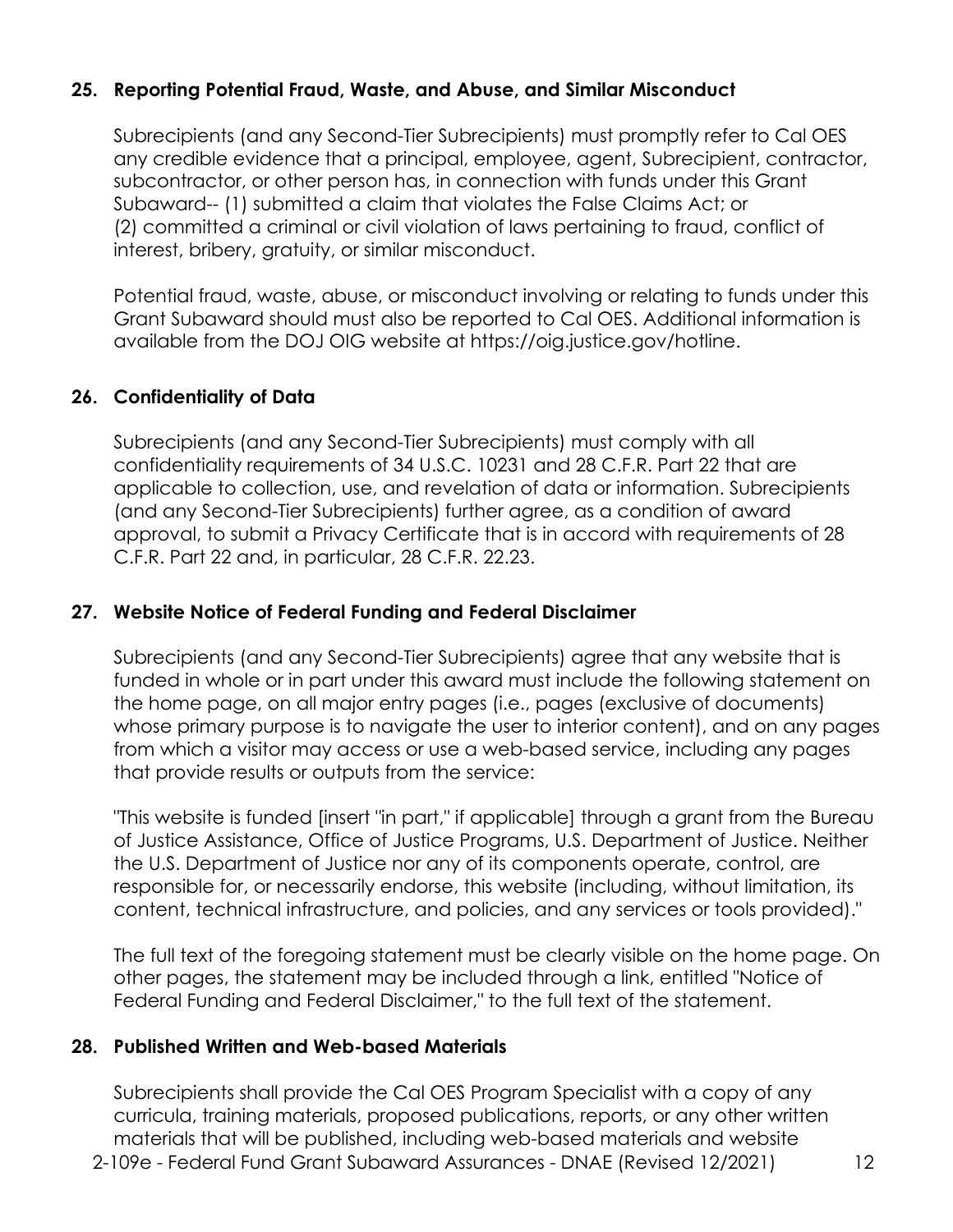content, resulting from this Subaward at least forty-five working days prior to the expense, shall contain the following statements: "This project was supported by targeted dissemination date. Any written, visual, or audio publications, with the exception of press releases, whether published at the grantee's or government's Grant No.  $\blacksquare$ , awarded by the Bureau of Justice Assistance. The Bureau of Justice Assistance is a component of the Department of Justice's Office of Justice Programs, which also includes the Bureau of Justice Statistics, the National Institute of Justice, the Office of Juvenile Justice and Delinquency Prevention, the Office for Victims of Crime, and the SMART Office. Points of view or opinions in this document are those of the author and do not necessarily represent the official position or policies of the U.S. Department of Justice."

### **29. Limit on Use of Grant Funds for Grantees' Employees' Salaries**

With respect to this award, federal funds may not be used to pay cash compensation (salary plus bonuses) to any employee of the award recipient at a rate that exceeds 110% of the maximum annual salary payable to a member of the federal government's Senior Executive Service (SES) at an agency with a Certified SES Performance Appraisal System for that year. (An award recipient may compensate an employee at a higher rate, provided the amount in excess of this compensation limitation is paid with non-federal funds.)

This limitation on compensation rates allowable under this award may be waived on an individual basis at the discretion of the OJP official indicated in the program announcement under which this award is made.

# **30. Project Director and Key Personnel Changes**

The Project Director and key program personnel designated in the application shall be replaced only for compelling reasons. Successors to key personnel must be approved, and such approval is contingent upon submission of appropriate information, including, but not limited to, a resume. Cal OES will not unreasonably withhold approval. Changes in other program personnel require only notification to Cal OES and submission of resumes, unless otherwise designated in the Subaward document.

### **31. Subrecipient's Failure to Comply**

Pursuant to 28 C.F.R. Part 18, OJP may suspend or terminate funding under this Subaward before the completion of the project funded by this Subaward, for the Subrecipient's failure to comply with these award conditions or with the project's goals, plans and methodology set forth in the approved application. In the case of suspension, the recipient will be unable to draw down funds until OJP determines that the Subrecipient is in compliance.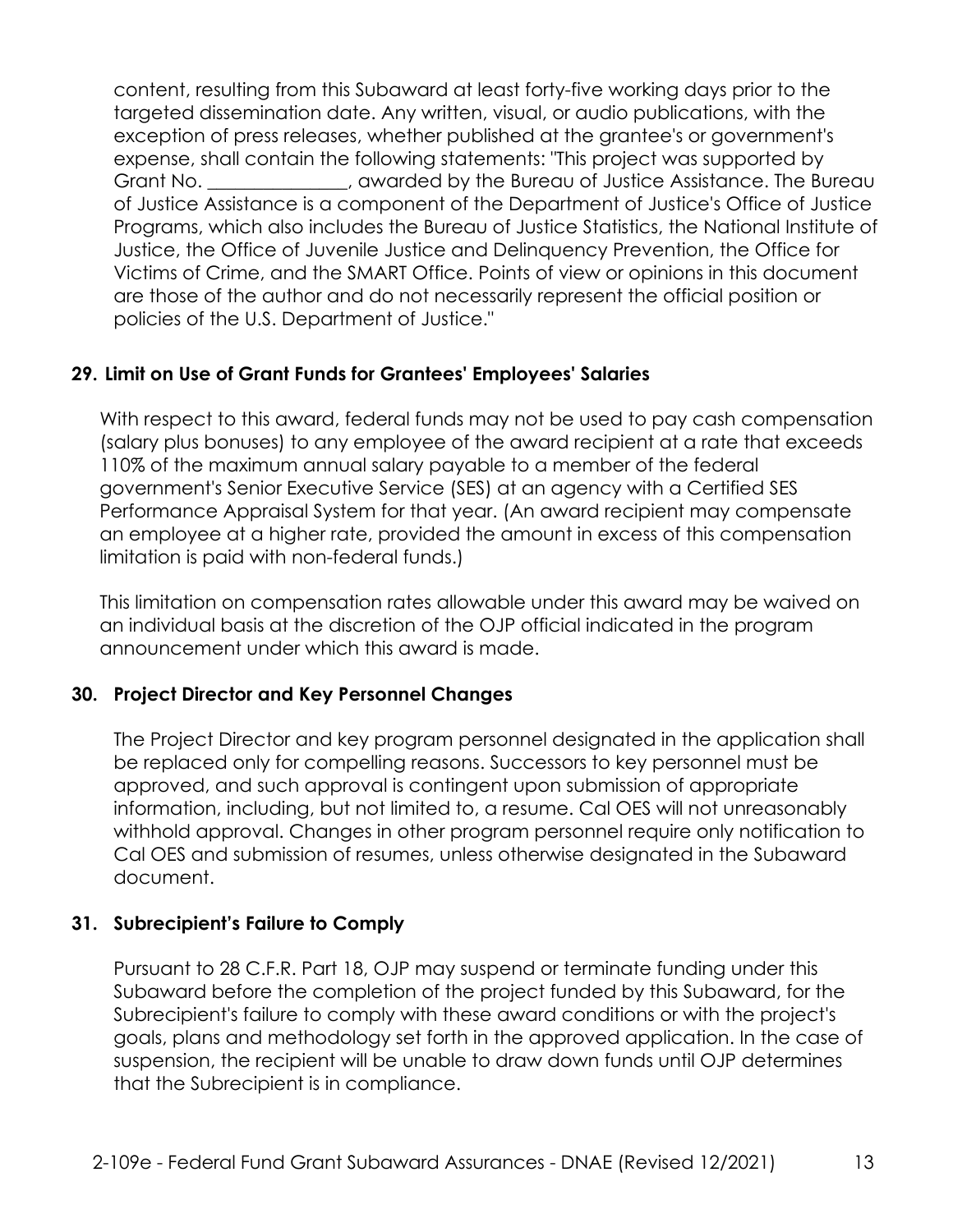# **32. Copyright; Data rights**

Subrecipients (and any Second-Tier Subrecipients) acknowledge that OJP reserves a royalty-free, non-exclusive, and irrevocable license to reproduce, publish, or otherwise use, and authorize others to use (in whole or in part, including in connection with derivative works), for Federal purposes: (1) any work subject to copyright developed under a Subaward; and (2) any rights of copyright to which a Subrecipient (at any Second-Tier Subrecipient) purchases ownership with Federal support.

 Acquisition Regulation (FAR) provision 52.227-14 (Rights in Data - General). Subrecipients (and any Second-Tier Subrecipients) acknowledge that OJP has the right to (1) obtain, reproduce, publish, or otherwise use the data first produced under a Subaward; and (2) authorize others to receive, reproduce, publish, or otherwise use such data for Federal purposes. "Data" includes data as defined in Federal

It is the responsibility of the Subrecipient (and any Second-Tier Subrecipient) to ensure that the provisions of this condition are included in any Subaward under this Subaward.

 Subaward. If a proposed Subrecipient, contractor, or subcontractor refuses to Subrecipients (and any Second-Tier Subrecipients) have the responsibility to obtain from Subrecipients, contractors, and subcontractors (if any) all rights and data necessary to fulfill the recipient's obligations to the Government under this accept terms affording the Government such rights, the Subrecipient shall promptly bring such refusal to the attention of the Cal OES Program Specialist for the Subaward and not proceed with the agreement in question without further authorization from Cal OES.

### **33. Press Releases**

Subrecipients (and any Second-Tier Subrecipients) shall transmit to the Cal OES Program Specialist copies of all official award-related press releases at least fifteen working days prior to public release. Advance notice permits time for coordination of release of information by Cal OES where appropriate and to respond to press or public inquiries.

### **34. Accreditation and Privacy Requirements; CODIS; No Research**

#### a. Accreditation

Subrecipients (and any Second-Tier Subrecipients) shall ensure that each DNA analysis conducted under this Subaward will be performed either (1) by accredited government-owned laboratories, or (2) through an accredited feefor-service vendor. The accreditation must be by a nonprofit professional association of persons actively involved in forensic science that is nationally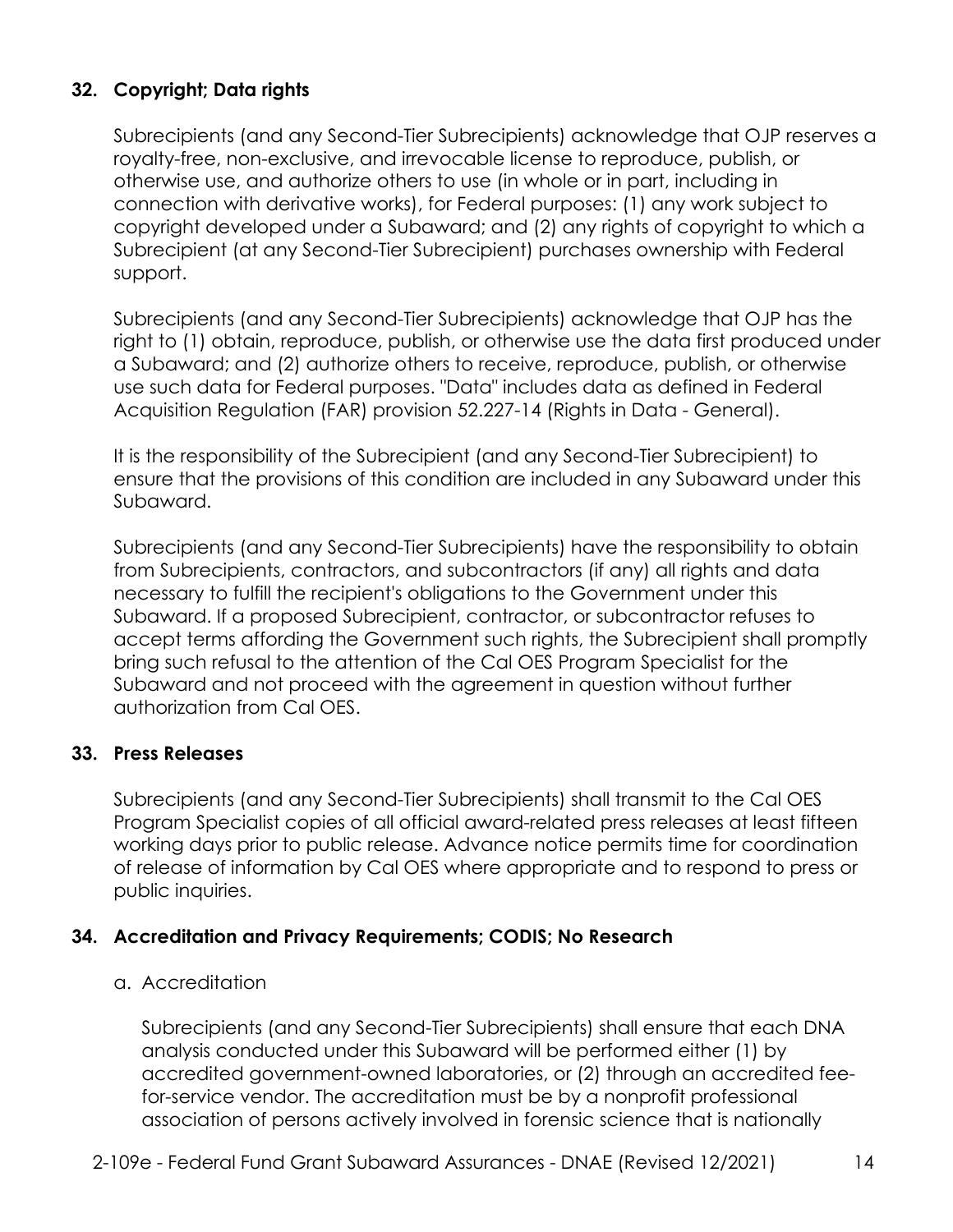recognized within the forensic science community. The laboratory must undergo external audits not less than once every two years that demonstrate compliance with the DNA Quality Assurance Standards established by the Director of the Federal Bureau of Investigation.

Subrecipients (and any Second-Tier Subrecipients) shall ensure that each DNA analysis conducted and each DNA profile generated under this Subaward, and each stored DNA sample that results from this Subaward, are maintained in accordance with any applicable federal privacy requirements and restrictions on disclosure.

Subrecipients (and any Second-Tier Subrecipients) agree to notify BJA promptly upon any change in the accreditation status of any of its forensic science laboratories, if applicable.

Subrecipients (and any Second-Tier Subrecipients) shall ensure that all eligible forensic DNA profiles obtained with funding under this Subaward will be entered into the Combined DNA Index System (CODIS), and, where applicable, uploaded to the National DNA Index System (NDIS). No DNA profile generated with funding from this Subaward may be entered into any non-governmental database without prior express written approval from Cal OES.

Program Specialist for the Subaward. Subrecipients (and any Second-Tier Subrecipients) shall ensure that none of the funds provided under this Subaward are used for research or statistical projects or activities as defined by 28 CFR Part 22 or for research as defined by 28 CFR Part 46. Any questions concerning this provision should be directed to the Cal OES

b. Nonsupplanting of State or Local Funds.

 agrees to notify Cal OES promptly if the Subrecipient receives new State or local Subrecipients (and any Second-Tier Subrecipients) shall ensure that federal funds made available through this Subaward will not supplant State or local government funds, but instead will be used to increase the amount of funds that would, in the absence of federal funds, be available from State or local government sources for activities funded through this Subaward. The Subrecipient government funding for any of the purposes included in the approved application for this Subaward.

### c. Evaluations

Subrecipients (and any Second-Tier Subrecipients) agree to cooperate with any assessments, national evaluation efforts, or information or data collection requests, including, but not limited to, the provision of any information required for the assessment or evaluation of any activities within this project.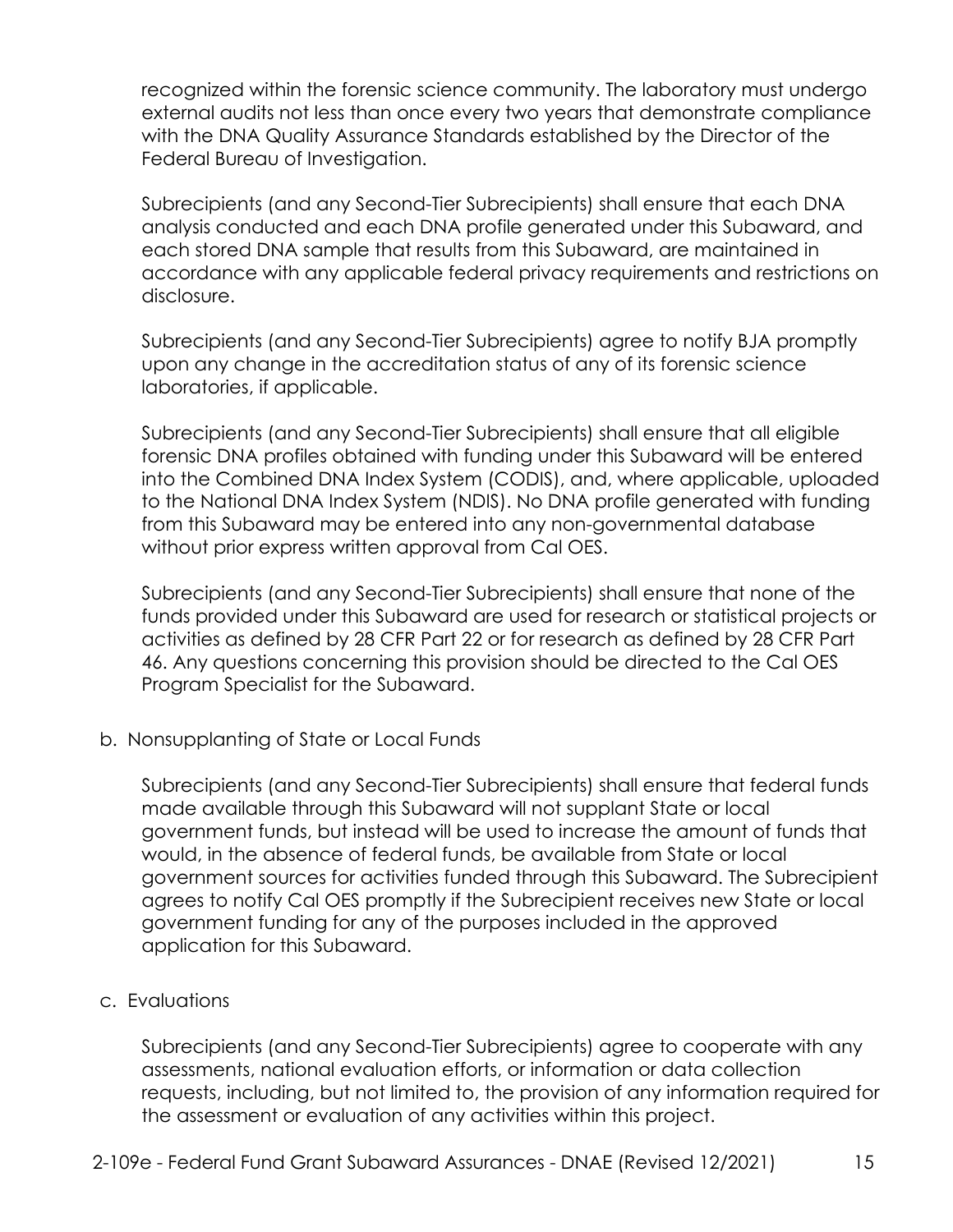### **35. General**

Unless otherwise expressly authorized in writing (in advance) by Cal OES, the use of funds provided under this Subaward is limited to case review, location of evidence, DNA analysis of biological evidence, and limited case identification. If included in the approved budget, up to 15 percent of the total amount of federal Subaward funds may be used for permissible case identification activities.

"Case identification" means performing outreach or initial screening activities, other than "case review" as defined below, designed to identify postconviction cases of violent felony offenses (as defined by State law) where DNA analysis might demonstrate actual innocence. Permissible outreach and initial screening mechanisms are face-to-face meetings, closed-circuit television meetings, eligibility letters/questionnaires/applications, telephone calls, and computerized searches of State court records.

"Case review" means review of files or documentation of postconviction cases of violent felony offenses (as defined by State law) by appropriate persons (e.g., prosecutors, public defenders, law enforcement personnel, and medical examiners) to determine whether biological evidence exists that might, through DNA analysis, demonstrate the actual innocence of the person previously convicted.

"Locate evidence" means seeking to locate, following a case review, biological evidence that, through DNA analysis, might demonstrate actual innocence, through activities such as the searching of files, storage facilities, and evidence rooms.

"DNA analysis of biological evidence" includes the handling, screening, and DNA analysis of biological evidence located in connection with a case review.

Preservation of biological evidence certification(s) required from State(s)

Subrecipients (and any Second-Tier Subrecipients) shall ensure that none of the funds under this award are used for any Postconviction Testing of DNA Evidence program activities for any State's postconviction DNA testing cases unless and until a Certification as to Provision of Postconviction DNA Testing and Preservation of Biological Evidence has been properly executed by the chief legal officer (typically the Attorney General) of such State, the Subrecipient has submitted the certification (fully-executed and complete in form and content) to the Cal OES, Cal OES has received and accepted the certification, and the Subrecipient has received written notification from Cal OES of its receipt and acceptance of the certification for the State.